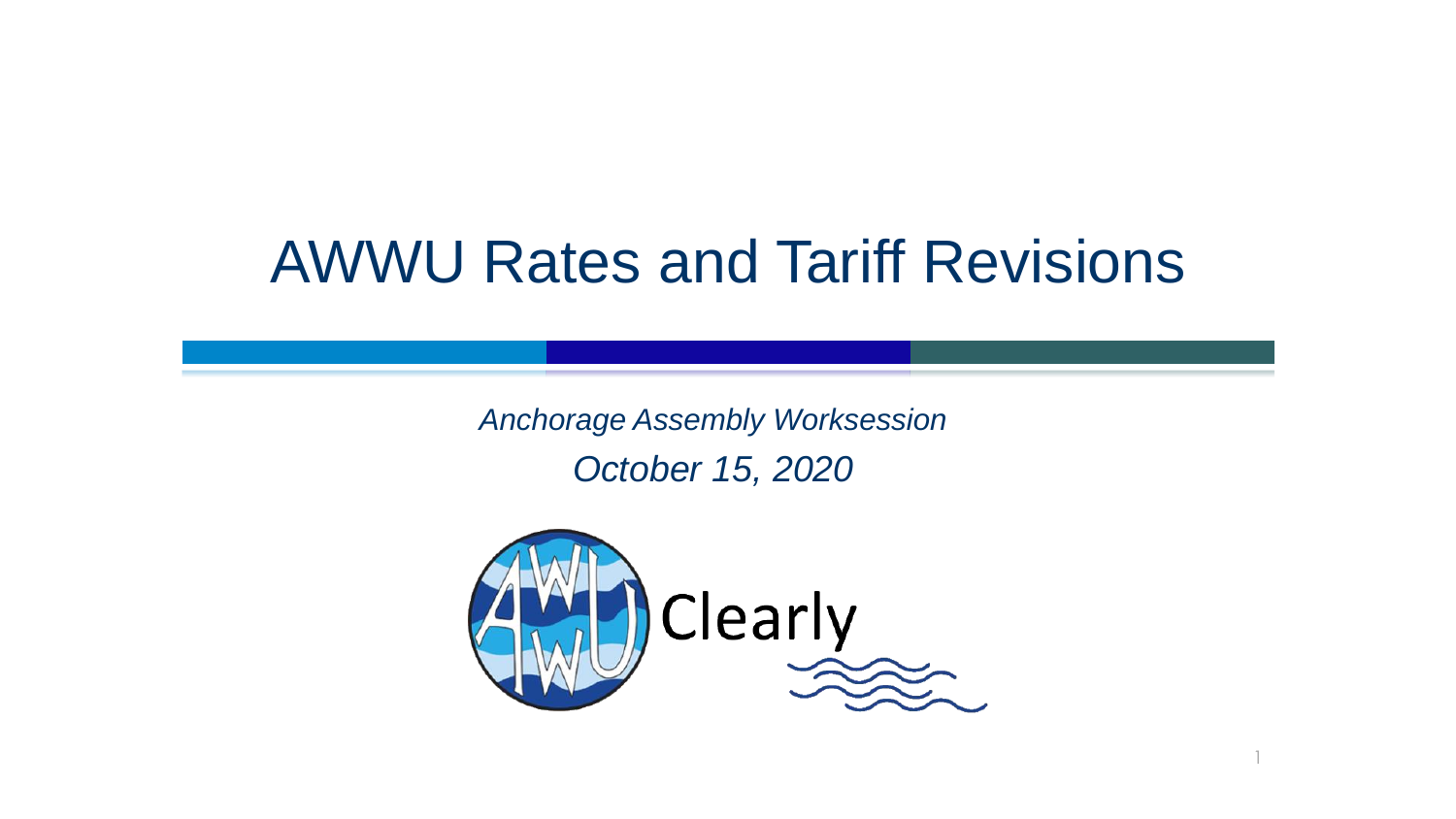## **Topics for Discussion**

■ AWWU's Proposed Rate Increases for 2021

- Fire Protection Charge Methodology and Cost of Service
- **Proposed Water Tariff Revision Authorizing a Voluntary** Rebate Program Related to the 475 Loop Conversion Project

Anchorage Water & Wastewater Utility (1949) Clearly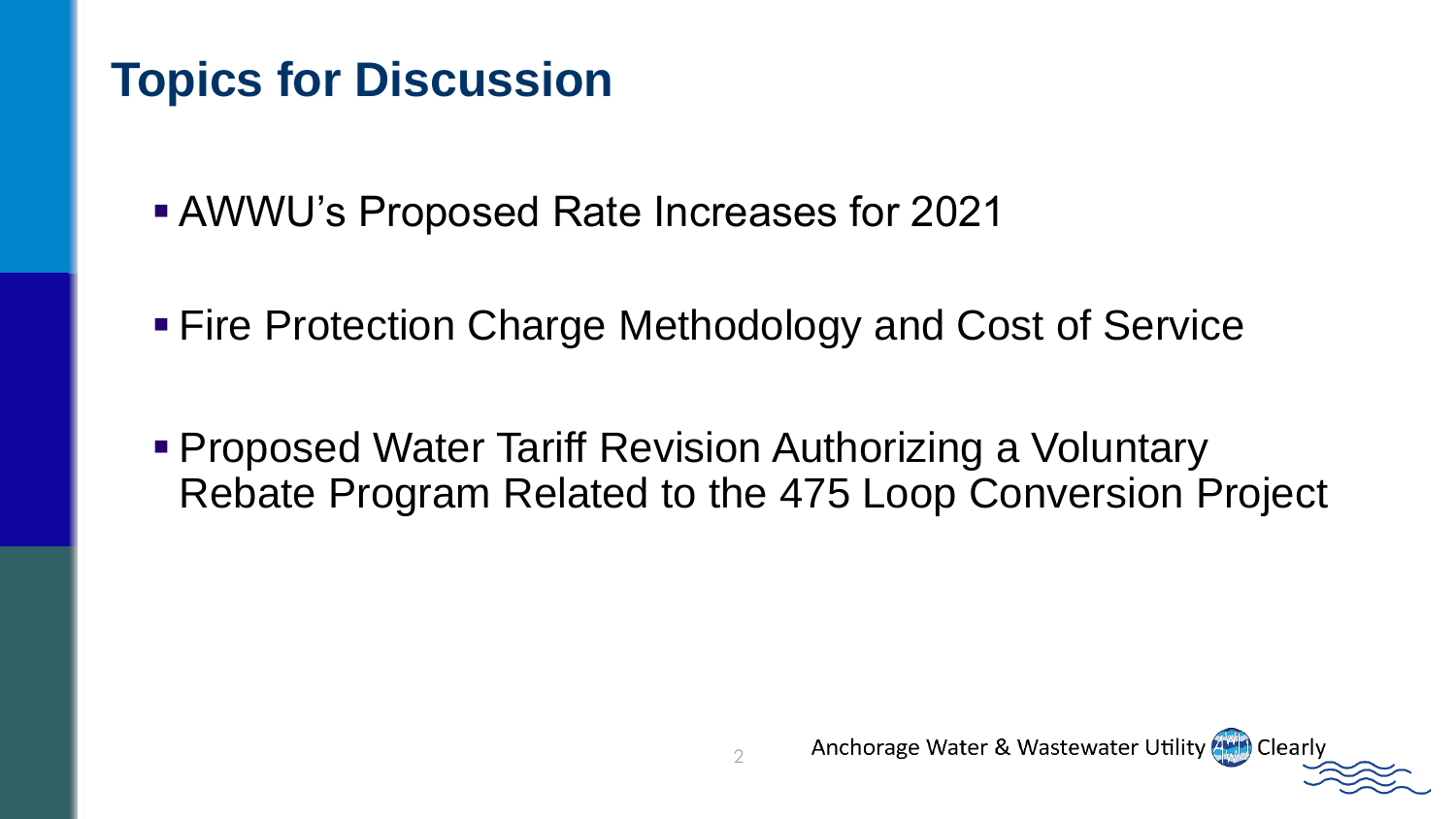## **Across the Board Rate Increases for 2021**

- Across the board rate increases proposed in budget effective 4/1/21
	- Water and Wastewater combined rate increase of 4.8%
		- 2% increase for Water Service
		- 8% increase for Wastewater Service
- Rate increases based on Revenue Requirement Studies (RRS)
	- Requesting lower rate increases than calculated in the RRS
		- Calculated rate increases of 3.5% for Water Service
		- Calculated rate increases of 11.5% for Wastewater Service
- **Drivers of Rate Increases** 
	- Water & Wastewater
		- **Increases in MUSA Expense, Treatment Expense, Labor, and Depreciation Expense**

3

- Wastewater
	- Plant in Service Increased by \$32M in 2019, mostly due to Eagle River Treatment Plant

Anchorage Water & Wastewater Utility (1941) Clearly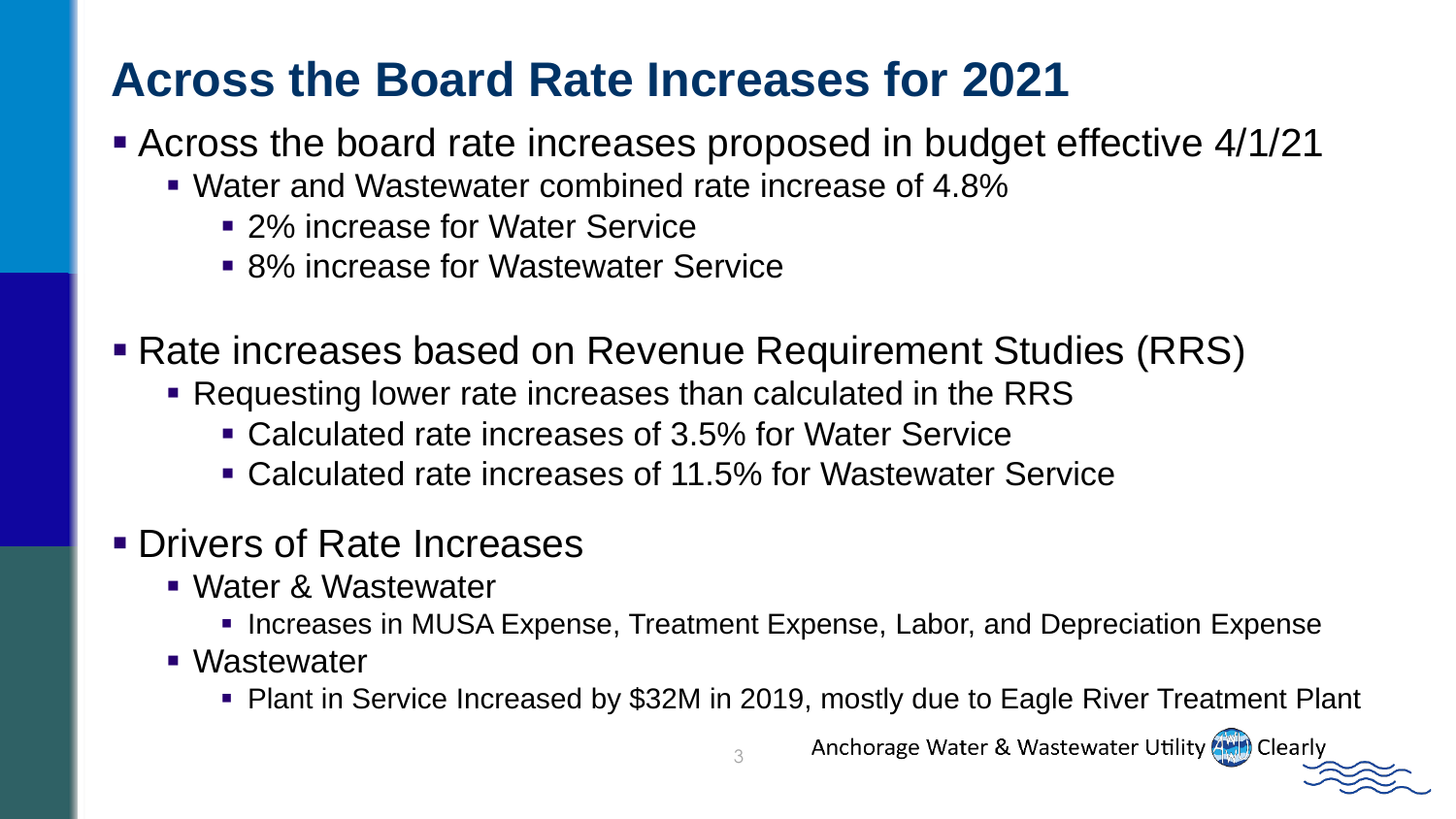## Calculating the Revenue Requirement

- $\blacksquare$  Rule of Thumb: \$600k increase in expense  $=$  1% rate increase in rates
- Basis is Historical Test Year: 2019 Test Year for 2021 Rates
- **E** Simplified Calculation:
	- + Operating Expenses (2019 actuals including known/measurable changes)
	- + Depreciation Expense (on Plant Used & Useful during 2019)
	- + MUSA Expense (calculated on NBV of Plant on 12/31/19)
	- + Return on Rate Base Expense (based on capital structure and ROE)
	- = Annual Revenue Requirement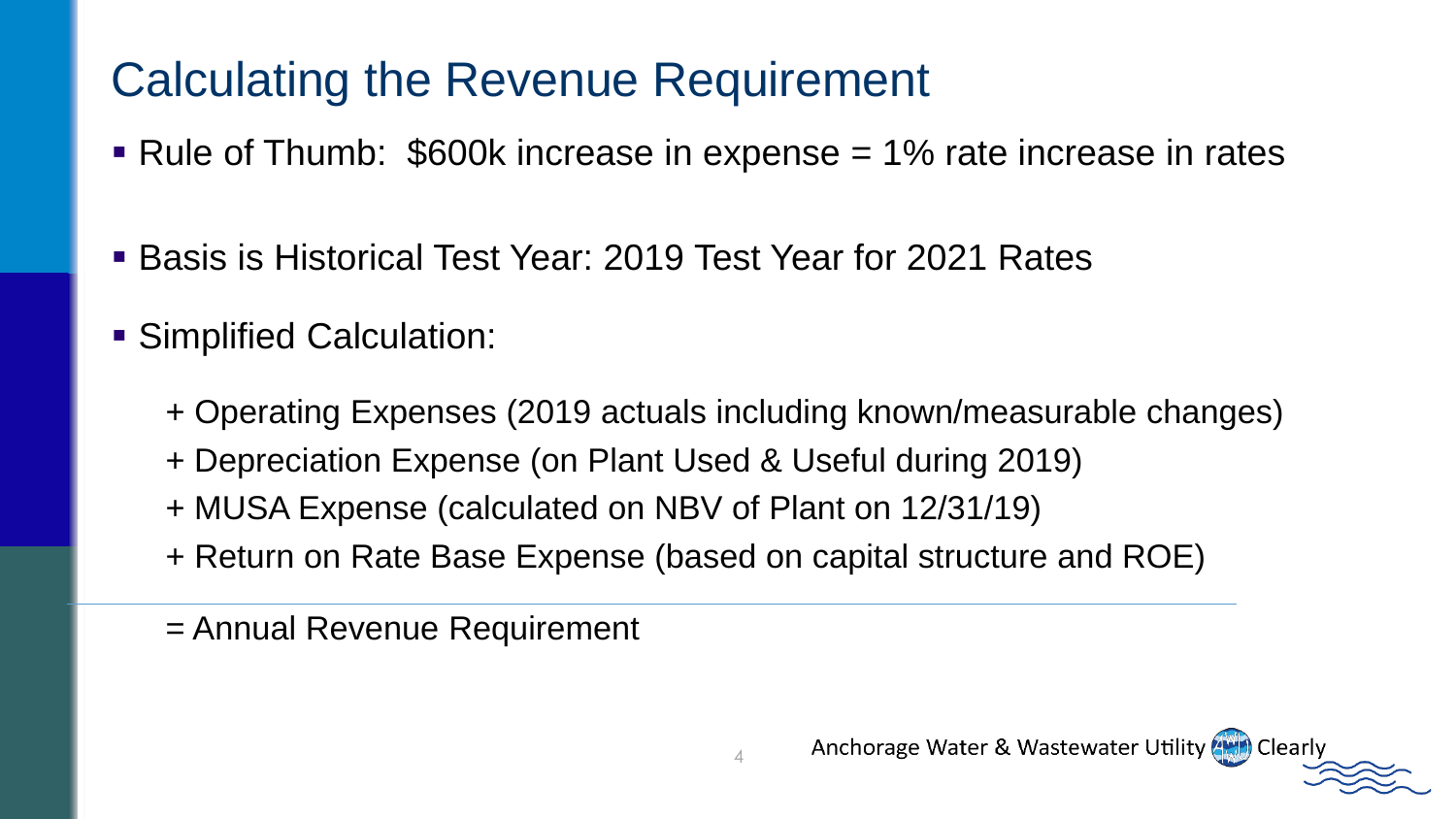## **Impacts on Common Water Monthly Rates**

| Water                                  |    |                     |    |            |    |            |  |  |  |  |
|----------------------------------------|----|---------------------|----|------------|----|------------|--|--|--|--|
|                                        |    | Current<br>Proposed |    |            |    | \$         |  |  |  |  |
| <b>Customer Class</b>                  |    | Rate                |    | Rate       |    | Change     |  |  |  |  |
| (a)                                    |    | (b)                 |    | (c)        |    | (d)        |  |  |  |  |
| Unmetered Single Family                |    |                     |    |            |    |            |  |  |  |  |
| Residential                            | \$ | 54.53               | \$ | 55.62      | \$ | 1.09       |  |  |  |  |
| Metered Residential and<br>Commercial: |    |                     |    |            |    |            |  |  |  |  |
| Customer Charge (per Account)          | \$ | 14.42               | \$ | 14.71      | \$ | 0.29       |  |  |  |  |
| Volume Rate per 1,000 Gallons          | \$ | 5.57                | \$ | 5.68       | \$ | 0.11       |  |  |  |  |
| Anchorage Fire Department              | Ś. | 435,553.44          |    | 444,264.51 |    | \$8,711.07 |  |  |  |  |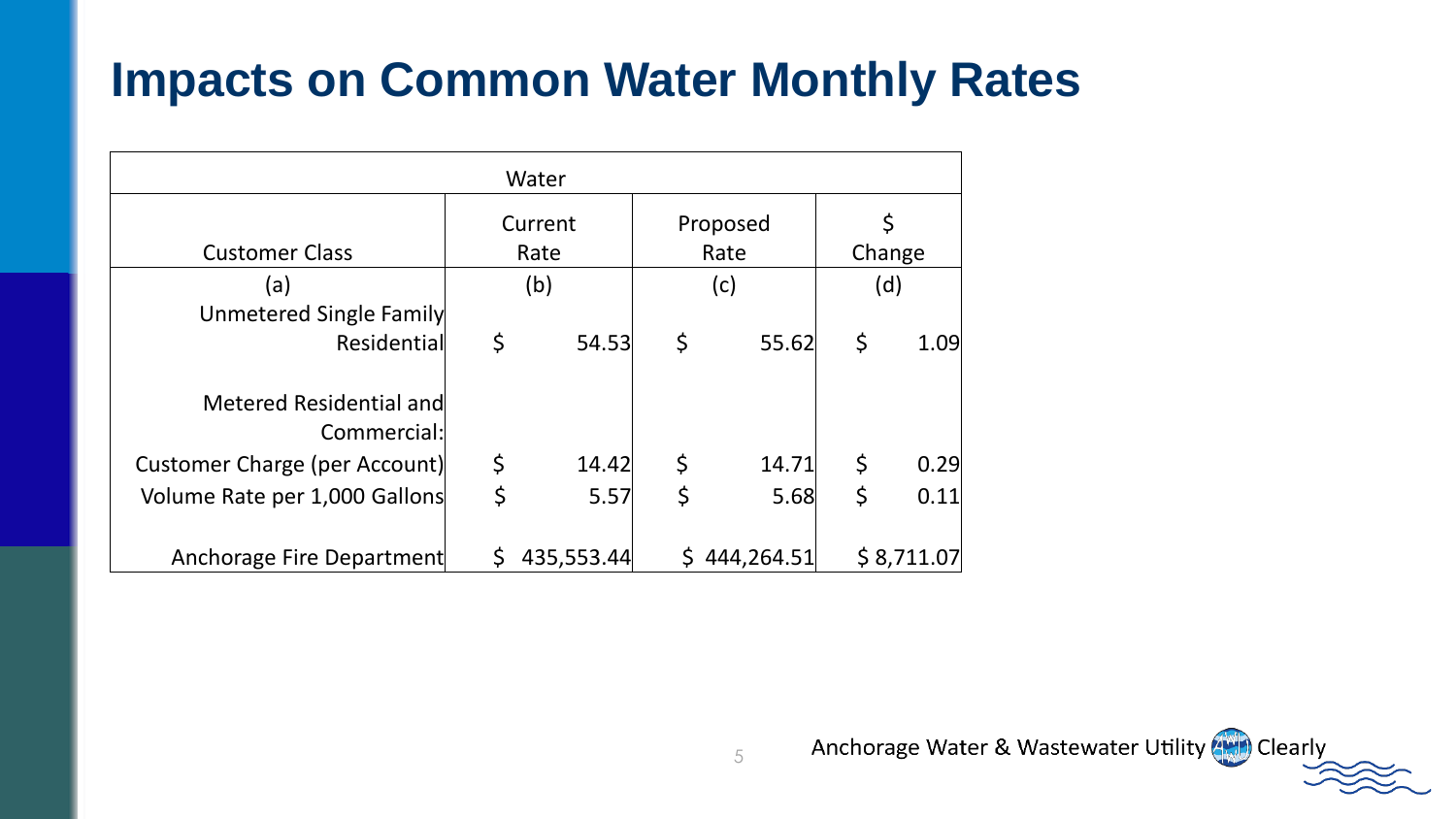## **Impacts on Common Wastewater Monthly Rates**

|                                            | Wastewater  |              |                      |             |        |
|--------------------------------------------|-------------|--------------|----------------------|-------------|--------|
|                                            |             |              |                      |             | \$     |
| <b>Customer Class</b>                      |             | Current Rate | <b>Proposed Rate</b> |             | Change |
| (a)                                        |             | (b)          | (c)                  |             | (d)    |
| Unmetered Single Family Residential        | \$          | 48.11        | \$<br>51.96          | \$          | 3.85   |
| Metered:                                   |             |              |                      |             |        |
| Customer Charge (per Account)              | \$          | 9.19         | \$<br>9.93           | \$          | 0.74   |
| Residential Charge (per 1,000 Gallons)     | \$          | 6.09         | \$<br>6.58           | \$          | 0.49   |
| Low Strength Charge (per 1,000 Gallons)    | \$          | 5.35         | \$<br>5.78           | $\varsigma$ | 0.43   |
| Medium Strength Charge (per 1,000 Gallons) | $\varsigma$ | 7.11         | \$<br>7.68           | \$          | 0.57   |
| High Strength Charge (per 1,000 Gallons)   | $\varsigma$ | 8.30         | \$<br>8.96           | $\varsigma$ | 0.66   |
| Septage Hauler:                            |             |              |                      |             |        |
| Customer Charge (per Account)              | \$          | 9.19         | \$<br>9.93           | \$          | 0.74   |
| Estimated Usage (per 1,000 Gallons)        | \$          | 26.70        | 28.84                | \$          | 2.14   |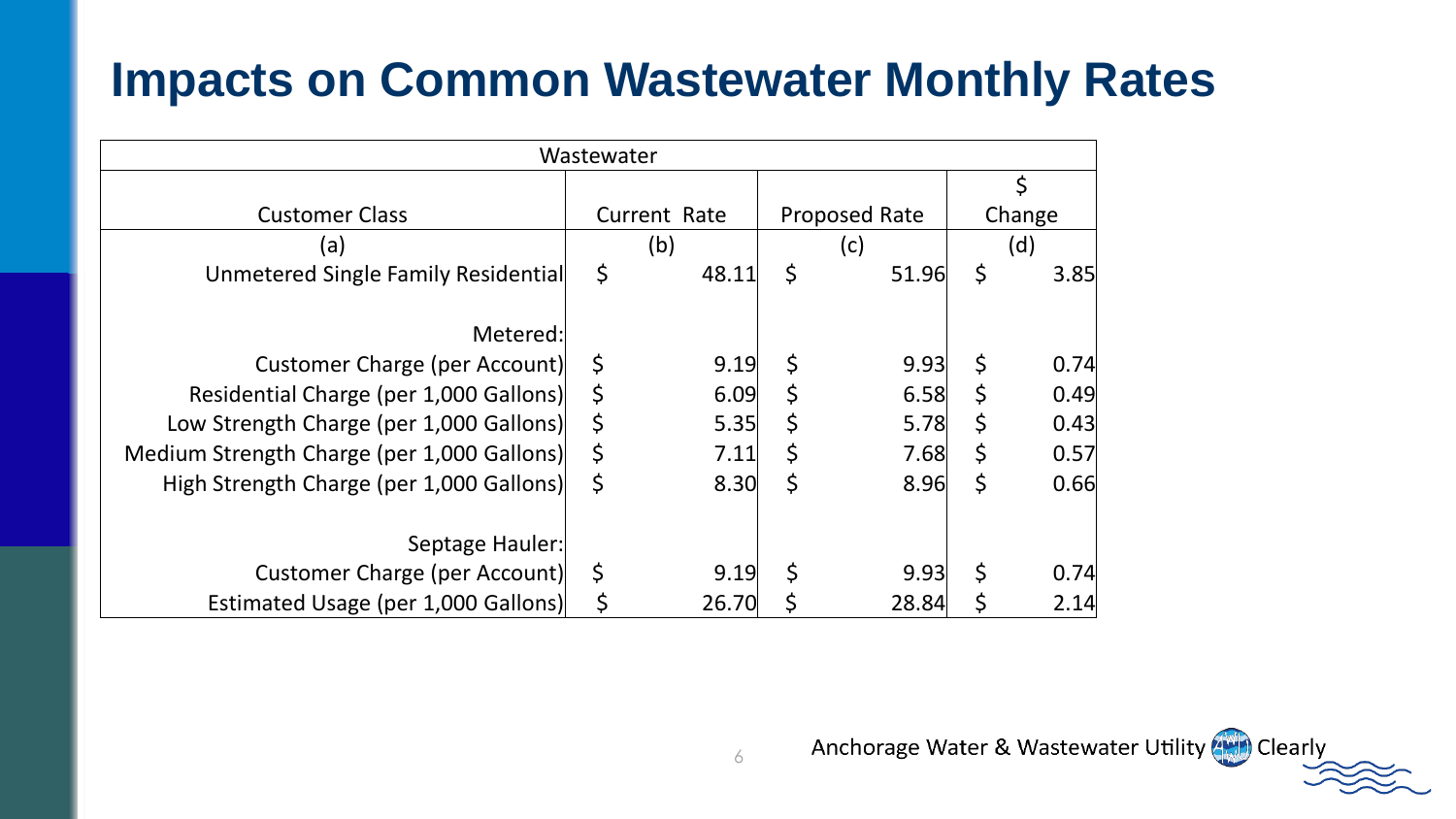## **Rate Comparison Peer Utilities**

**Rate Comparison with Peer Utilities**

**Typical Single Family Home Monthly Bill**



Anchorage Water & Wastewater Utility (1997) Clearly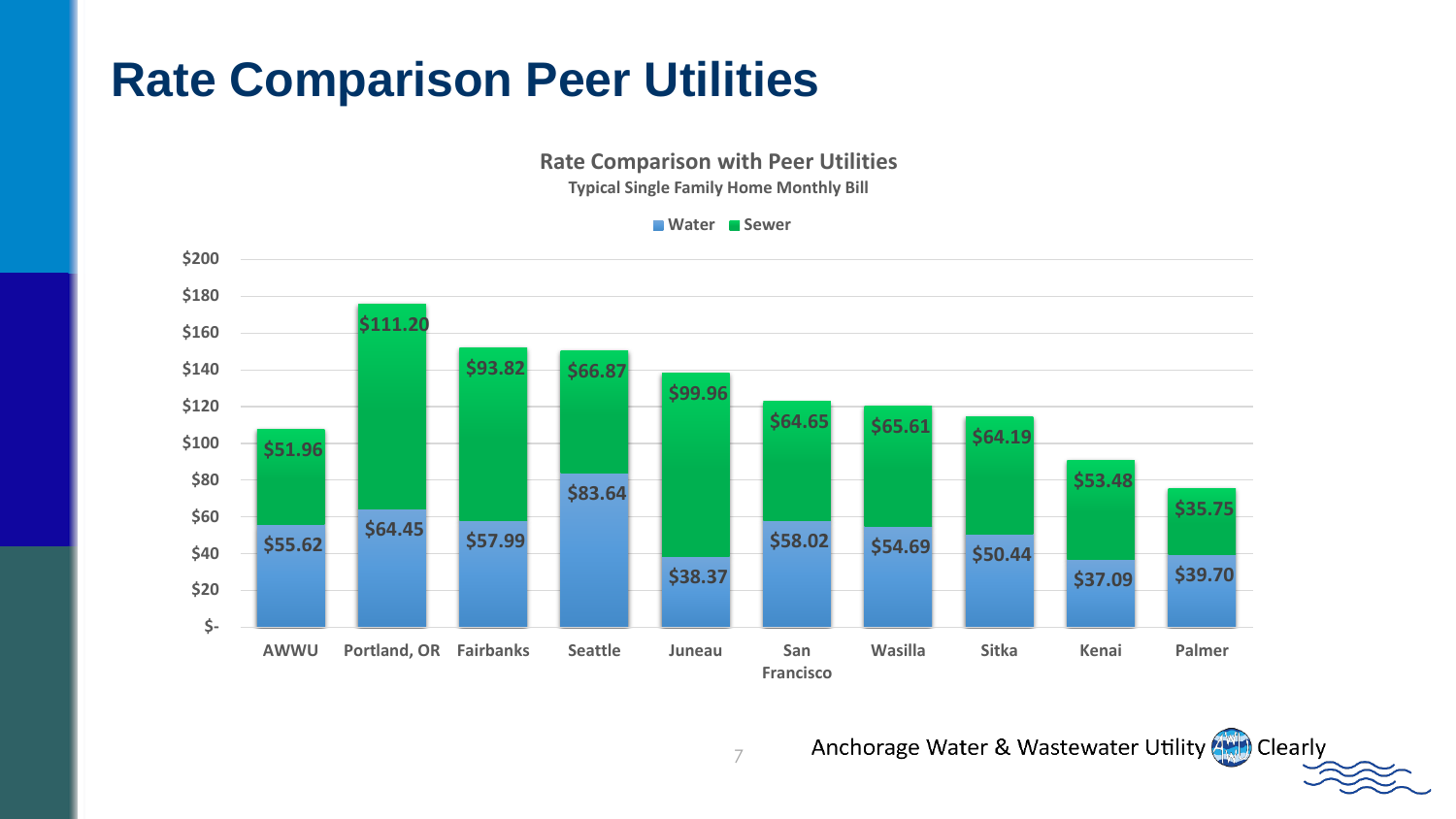## **Next Steps**

- AWWU Board Approval
	- **Presented at public meeting on October**  $7<sup>th</sup>$
	- **E** Approved Unanimously
- **Approval Required by the Assembly** 
	- Per AMC, rates must be approved by ordinance
	- Target Date for Introduction November 17<sup>th</sup>
- Approval Required by the Regulatory Commission of Alaska (RCA)
	- Pending approval of Assembly, RRS submitted to RCA prior to 12/31/2020
	- RCA filings require a 30-day public comment period
	- 45 days after the initial filing, the RCA will either approve, reject, or suspend the matter for further investigation
	- November 2021 or later Hearing at RCA
	- Statutory timeline for decision is 450 days March 2022 or later
	- **E** AWWU will request interim and refundable rates effective on April 1, prior to a final decision

8

Anchorage Water & Wastewater Utility (1997) Clearly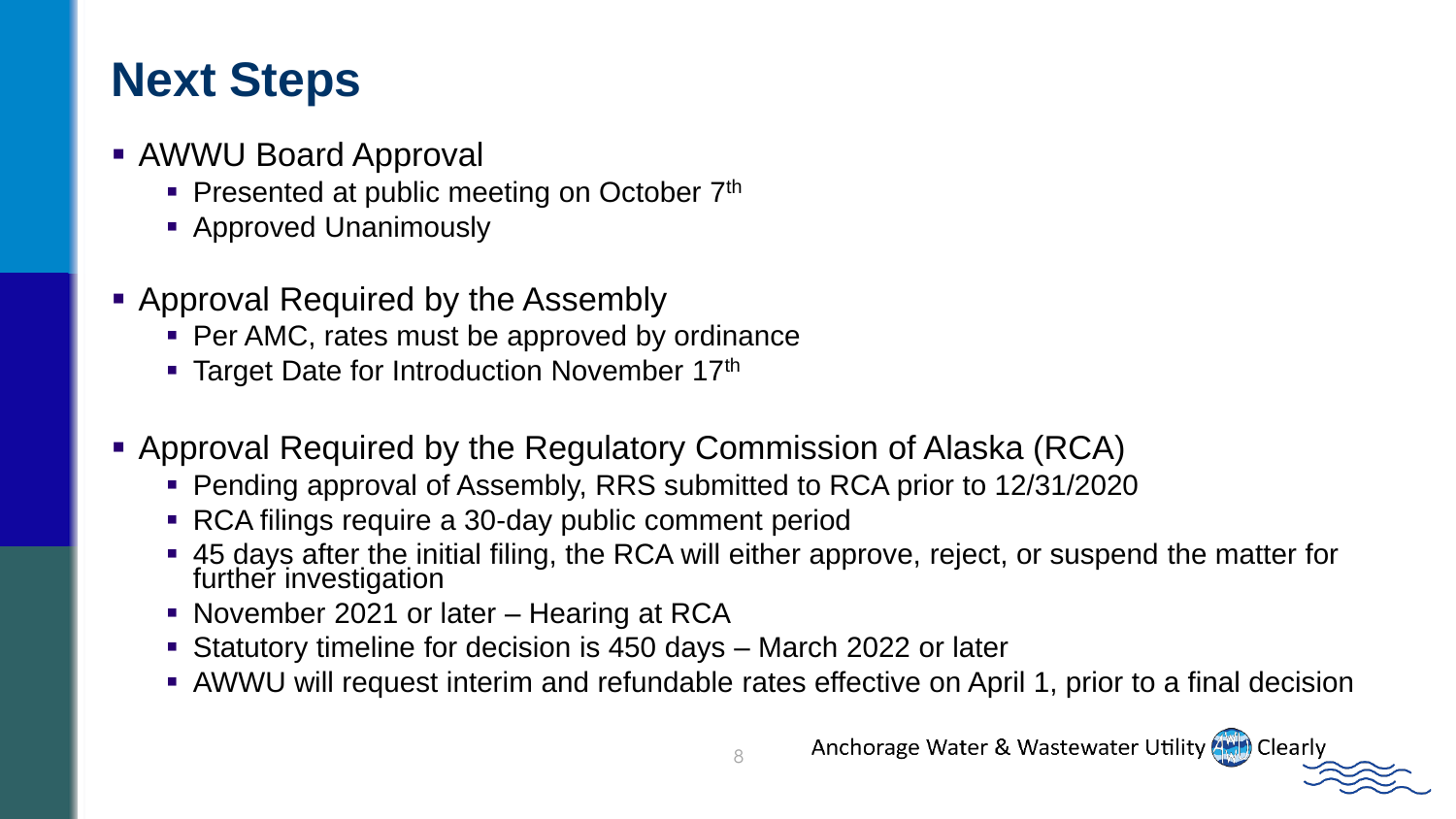### What is a Fire Protection Charge?

- Reflects the cost to operate and maintain public hydrants and provide standby service for firefighting
	- The utility must be ready to provide adequate water and pressure to meet firefighting needs
- Fire Protection includes both Public and Private Fire Protection Service:
- **Public Fire Protection** 
	- **.** Infrastructure needed to provide adequate fire flow and pressure to hydrants
	- **Includes both direct costs of hydrants and indirect costs associated with upsizing**
	- **AWU's rates currently considers all fire protection costs to be public included in AFD charge**
- **Private Fire Protection** 
	- **.** Infrastructure needed to provide adequate fire flow and pressure to private hydrants, standpipes, and sprinkler connections
	- Used by AWU 1976 1980
	- Can be controversial to implement
	- Data collection would be necessary to identify private fire protections systems in MOA<br>Anchorage Water & Wastewater Utility (ﷺ) clearly

9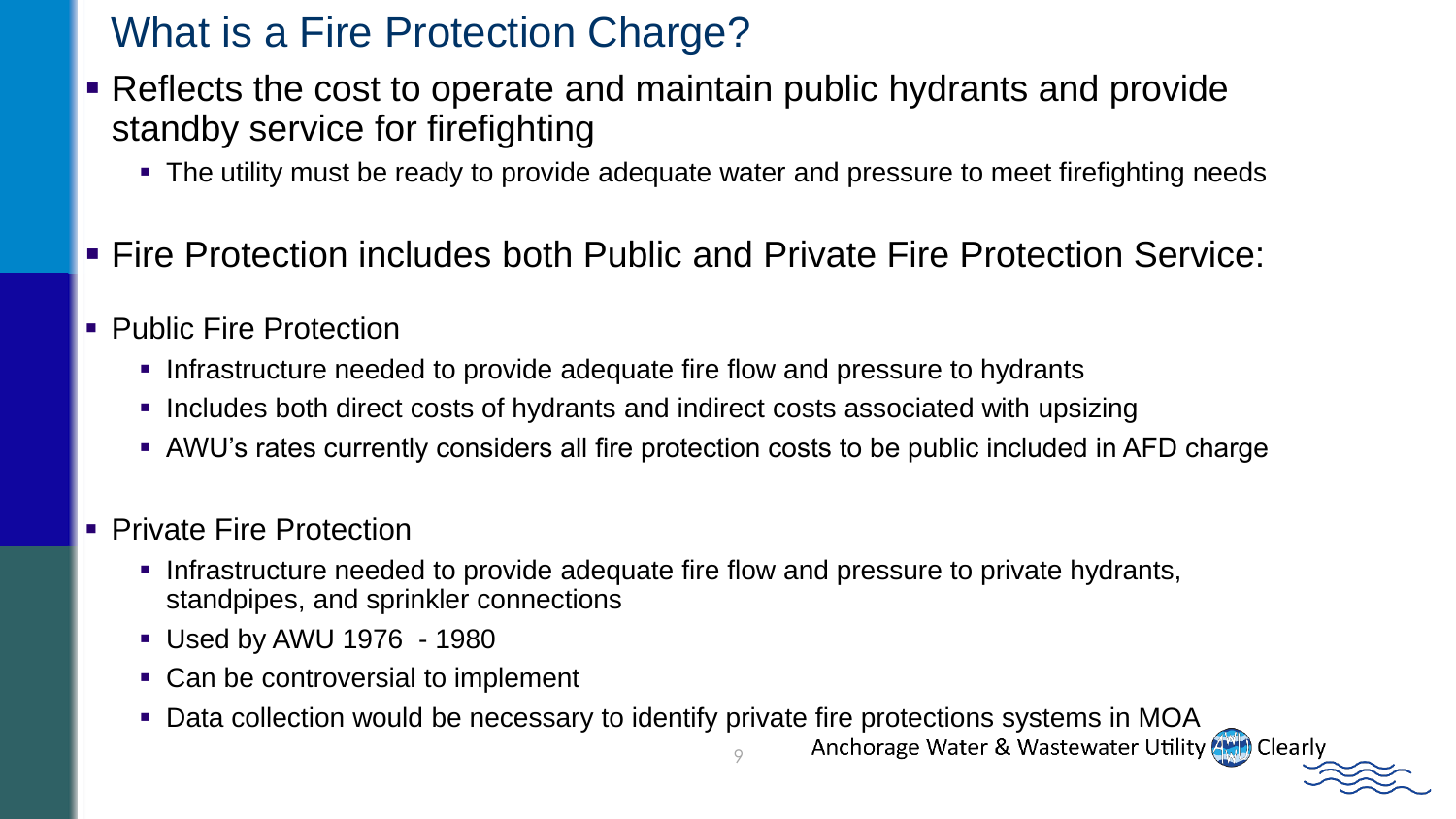## History of Fire Protection Rate

- Prior to 1976 AWU ratepayers paid full cost of fire protection
- 1976 Costs split \$565k Municipal Charge / \$245k AWU ratepayers for private fire protection infrastructure
- 1980
	- Commercial customers filed a lawsuit over private fire protection charges
	- AFD and AWU enter MOU for fire protection to be a Municipal Charge to AFD
	- MOU approved by APUC, dividend restriction implemented due to revenue shortfall
	- Annual Municipal Charge = \$683k
- 1995 Municipal Charge was set to \$2.5M
- 2002
	- AWWU proposed study to remove Municipal Charge and instead allocate costs to AWU customers.
	- Proposal rejected by the MOA Assembly
- 2006 RCA affirmed cost allocations for Municipal Charge.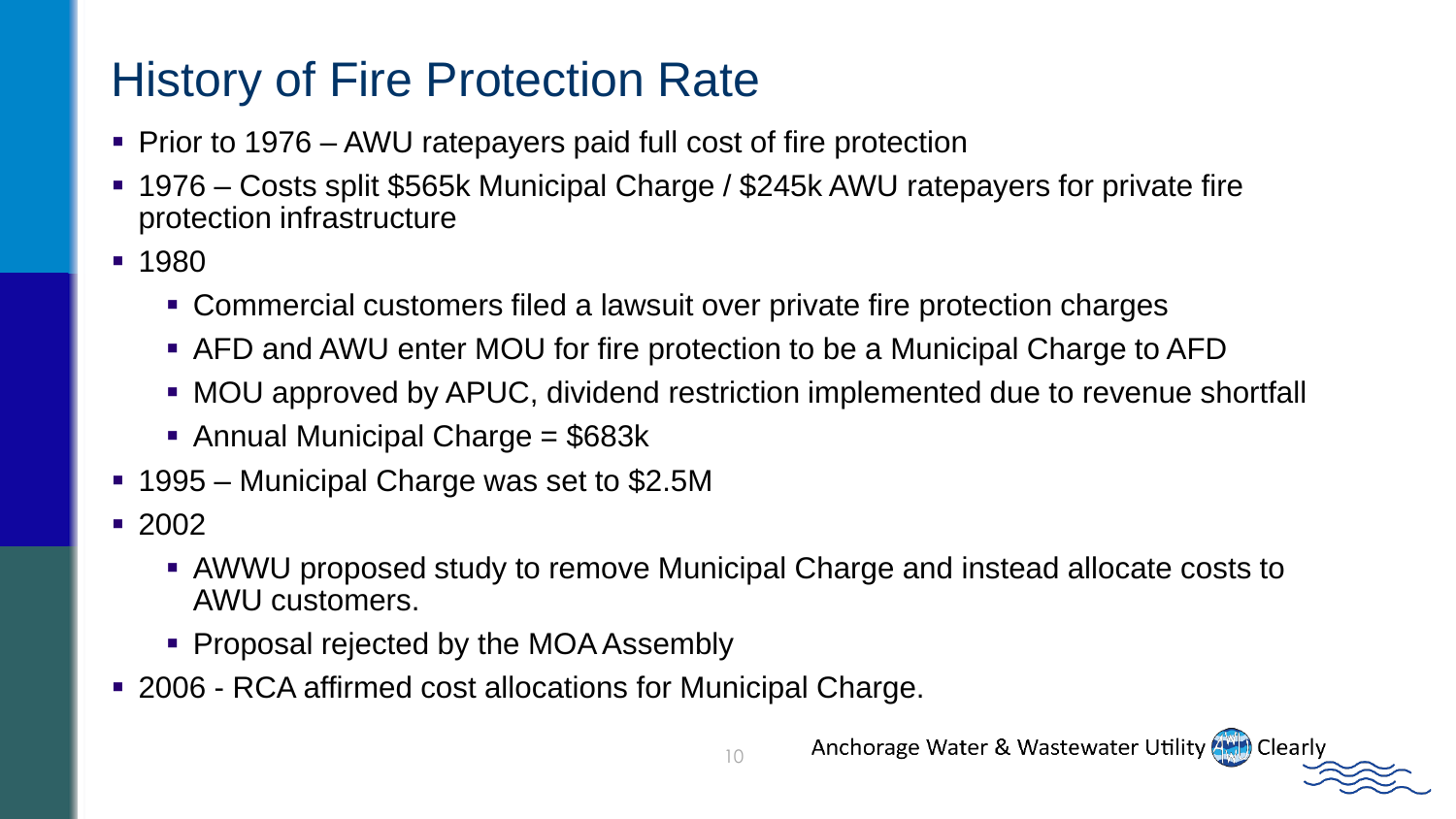## Benchmarks for Fire Protection Rates

- 1996 Maine Public Utilities Commission
	- Based on 1987 analysis, public fire protection charge should be between 6% and 30% of revenue
- 2016 Wisconsin Public Utilities Commission
	- Analysis of 582 WI utilities calculated fire protection charges between 9% and 45% of revenue
- **AWWU's 2022 Fire Protection Rate would be 9% of revenue from COSS** 
	- Increases from \$5.3M to \$5.9M \$2.1M direct fire and \$3.8M indirect fire
- Fire Protection Charge with a COSS Blended Rate for Indirect Fire
	- Municipal Annual Charge decreases from \$5.9M to \$4.4M
	- AWU ratepayers pay \$1.6M for fire protection in rates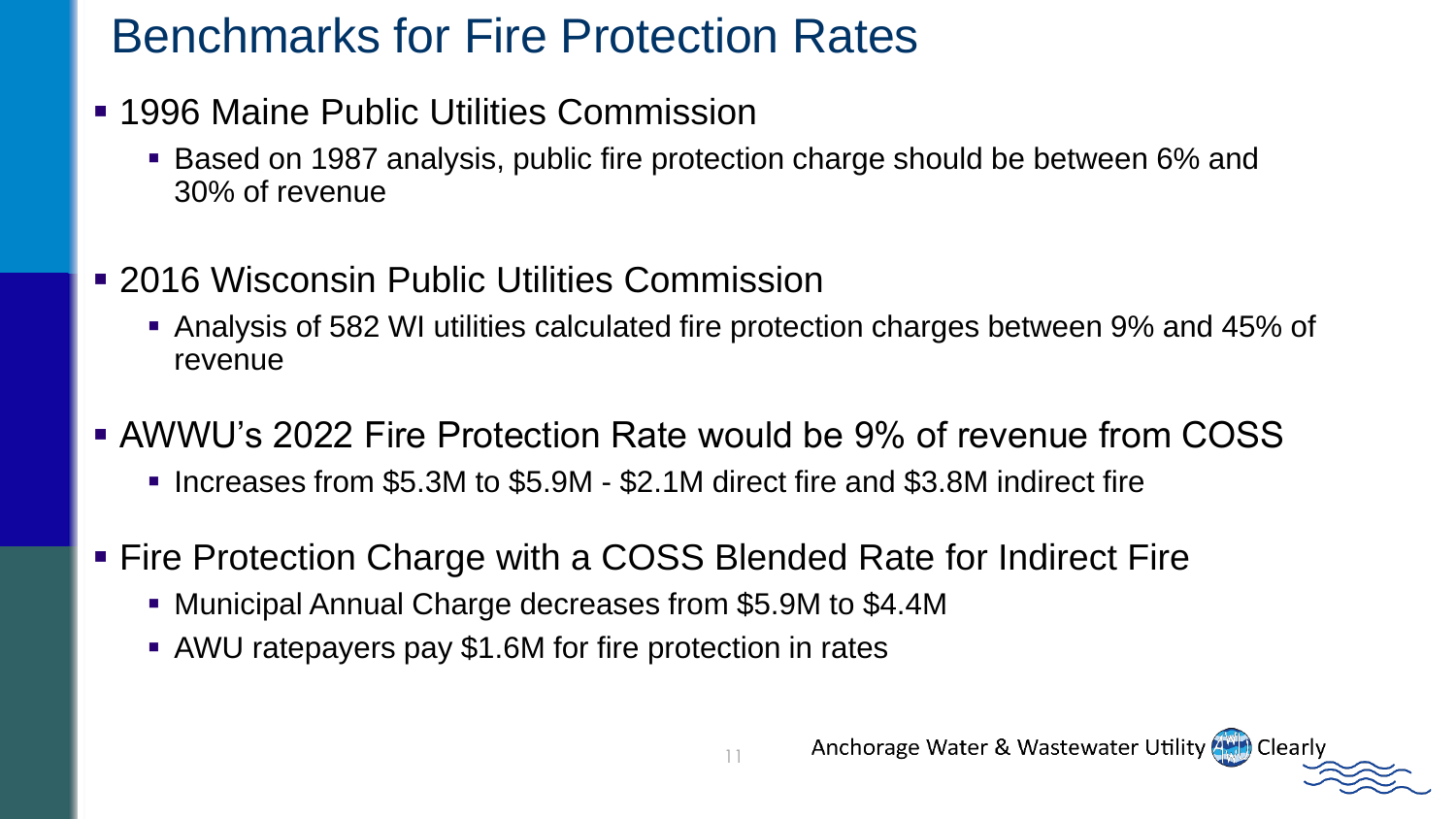## Potential Rate Design Options – Highlighted Options Illustrated

#### ▪ **Public Fire Protection Charge**

- Continue with current methodology Municipal Charge
- Charge AWU customers only
	- Cost allocations based on building type and meter and/or line size
- Split charges between Municipal Charge and AWU customers
	- **Interal Charge includes Direct Fire and Indirect Fire based allocation of line size of** public hydrants

#### **Example Fire Protection Charge**

- **Example 10 Continue with current methodology no charge**
- Charge customers with private fire hydrants
	- **EXTE Allocation based on demand of private hydrants versus public hydrants**
- Charge customers with sprinkler systems
	- Data collection necessary to identify private fire protections systems in MOA

12

Anchorage Water & Wastewater Utility (1941) Clearly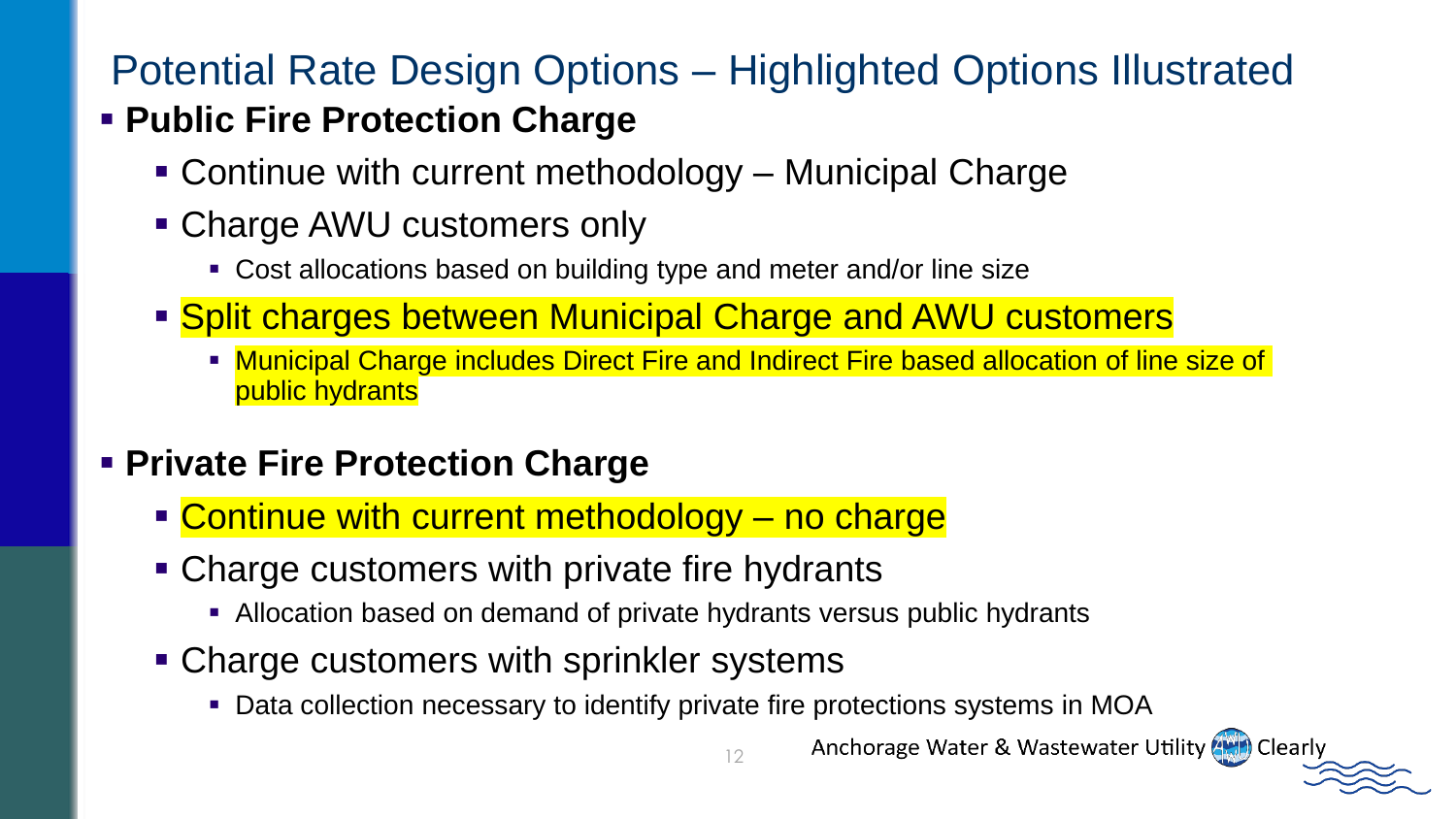### Calculation of a Blended Rate for Fire Protection

#### TABLE 1 - Fire Protection Cost Allocation

|                                                                                                                            | <b>Cost of Service</b> | Allocation   |                       |  |  |  |
|----------------------------------------------------------------------------------------------------------------------------|------------------------|--------------|-----------------------|--|--|--|
| <b>Fire Protection Charges</b>                                                                                             | <b>Annual Charges</b>  | <b>AFD</b>   | <b>AWU Ratepayers</b> |  |  |  |
| (a)                                                                                                                        | (b)                    | $\mathsf{C}$ | (d)                   |  |  |  |
| $Direct - Hydrants$                                                                                                        | \$2,089,710            | \$2,089,710  |                       |  |  |  |
| Indirect – Upsizing for Standby Service                                                                                    | \$3,790,665            | \$2,226,007  | \$1,564,659           |  |  |  |
| <b>Total Fire Protection Charges</b>                                                                                       | \$5,880,375            | \$4,315,717  | \$1,564,659           |  |  |  |
| . مقدم من المناطق المستقلة المستقل المستقلة المستقلة المستقل المستقل المستقلة المستقلة المستقلة المستقلة المستقلة المستقلة |                        | 59%          | $41\%$                |  |  |  |

13

\* Allocation of Indirect charges based on line size assuming 6 inch line for public hydrants.  $\overline{1}$  and  $\overline{1}$  and  $\overline{1}$  and  $\overline{1}$  and  $\overline{1}$  and  $\overline{1}$  and  $\overline{1}$  and  $\overline{1}$  and  $\overline{1}$  and  $\overline{1}$  an

#### TABLE 2 – Fire Protection Cost Allocation to Ratepayers

|                       | # of            | <b>Gallons Per</b>            | Duration | $%$ of | <b>Indirect Fire</b>   | Ratepayer<br>Annual   |
|-----------------------|-----------------|-------------------------------|----------|--------|------------------------|-----------------------|
| <b>Customer Class</b> | <b>Accounts</b> | Minute (GPM) in Minutes Total |          |        | <b>Cost Allocation</b> | <b>Impact</b>         |
| (a)                   | (b)             | (c)                           | (d)      | (e)    | (f)                    | (g)                   |
| Single-Family         | 43,939          | 1,000                         | 120      | 45%    | \$700,700              | \$15.95               |
| Duplex                | 4,379           | 1,500                         | 120      |        | 7%<br>\$104,749        | \$23.92               |
| <b>Triplex</b>        | 675             | 1,500                         | 120      |        | 1%<br>\$16,146         | \$23.92               |
| Multi-Family          | 3,833           | 3,000                         | 180      | 18%    | \$275,064              | \$71.76               |
| Mobile Home Parks     | 22              | 3,000                         | 180      |        | 0%<br>\$1,579          | \$71.76               |
| Commercial            | 3,656           | 4,000                         | 240      | 30%    | \$466,421              | \$127.58              |
| Total                 | 56,504          |                               |          | 100%   | \$1,564,659            | $\sim\cdot\cdot$<br>. |

\* GPM required by building type from the AWWU 2012 Water Master Plan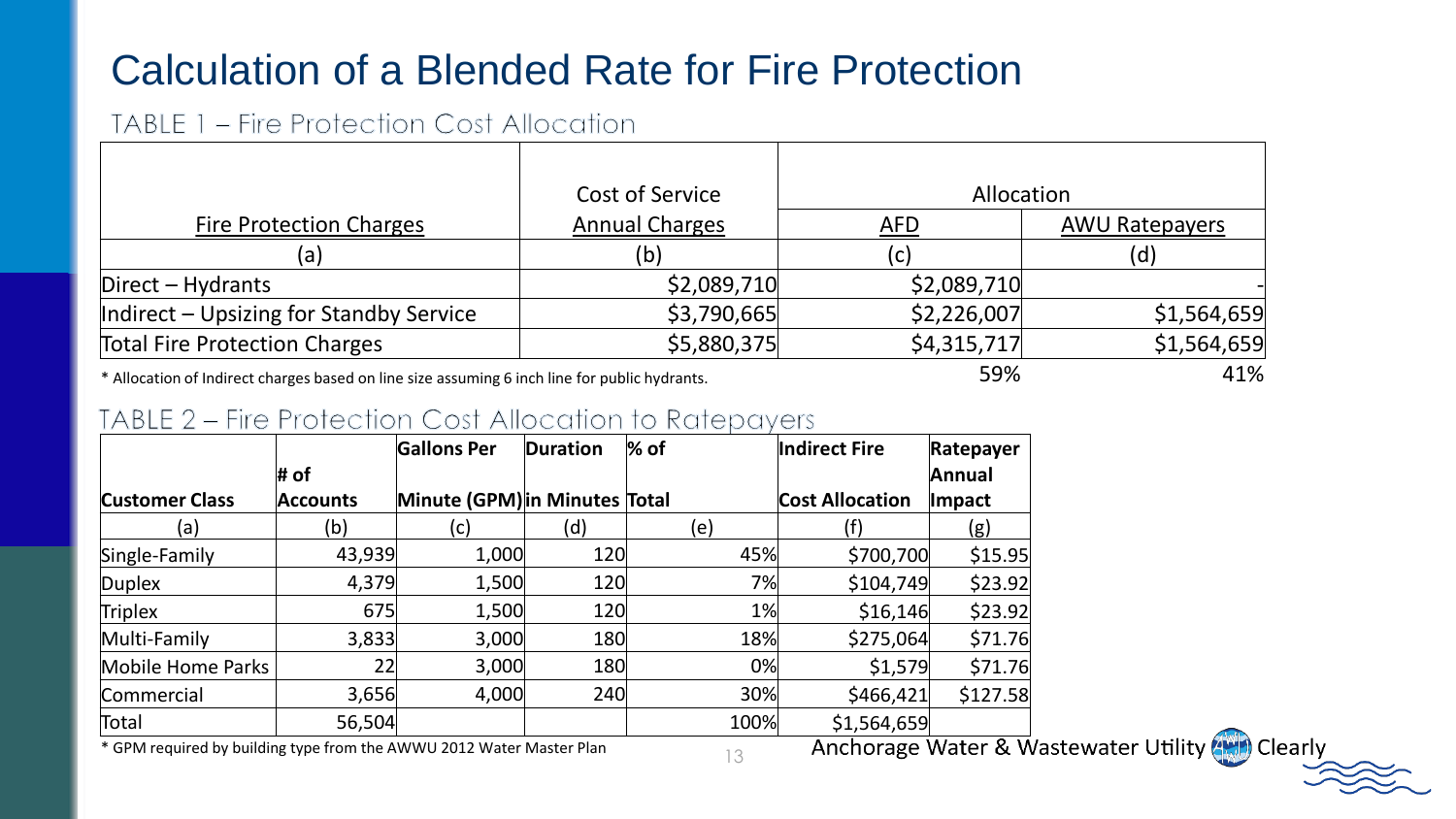### **Impacts of Preliminary Cost of Service on Water Rates**

#### TABLE 3 - Rate Impact for Common Rates

| <b>Customer Class</b>              |         |  |                    |                                    | COSS Rate 2019 TY Change % Change |
|------------------------------------|---------|--|--------------------|------------------------------------|-----------------------------------|
| (a)                                | (b)     |  | (c)                | (d)                                | (e)                               |
| Volume Rate per 1,000 gallons      |         |  |                    |                                    |                                   |
| Residential:                       |         |  |                    |                                    |                                   |
| Single-Family                      |         |  |                    | $\frac{1}{2}$ 8.34 \$ 5.68 \$ 2.66 | 47%                               |
| Multi-Family / Mobile Home         |         |  |                    | $$5.59 \t$ 5.68 \t$ (0.09)$        | $-2%$                             |
|                                    |         |  |                    |                                    |                                   |
| Commercial $\vert$ \$ 6.49 \$ 5.68 |         |  |                    | \$ 0.81                            | 14%                               |
|                                    |         |  |                    |                                    |                                   |
| <b>Monthly Customer Charge</b>     | $\zeta$ |  | $9.81 \;$ \$ 14.71 | \$(4.90)                           | $-33%$                            |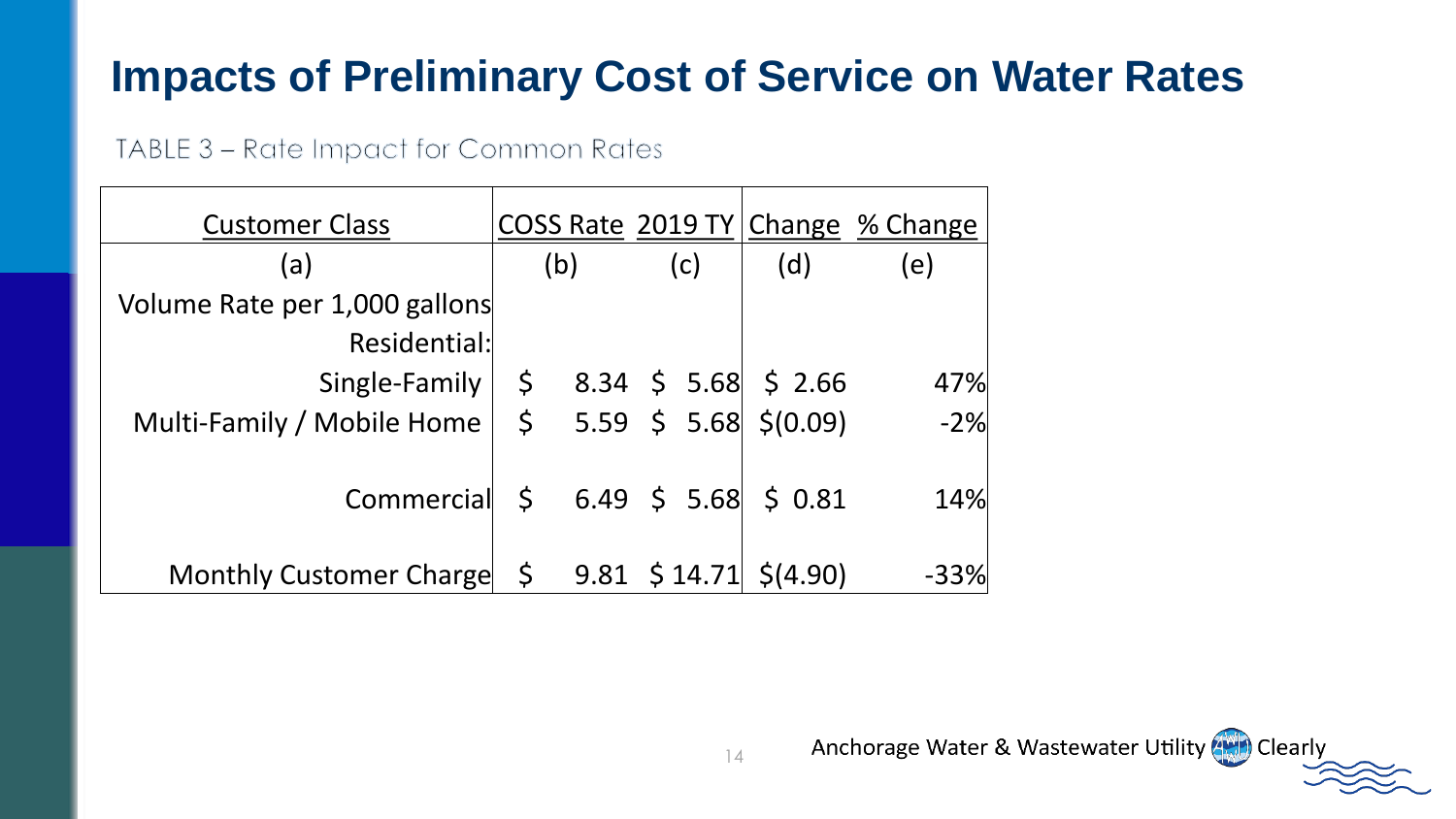### Example of Impacts on Monthly Bills from Implementing COSS

#### TABLE 4 - Impact to Unmetered Residential Accounts

|                       | <b>Preliminary COSS Results</b> |     |                             |                    |          |                    |                       |                        |          |                          |                 |
|-----------------------|---------------------------------|-----|-----------------------------|--------------------|----------|--------------------|-----------------------|------------------------|----------|--------------------------|-----------------|
|                       | Usage Charge                    |     | <b>Customer Charge</b>      | <b>Fire Charge</b> |          | Total Usage Charge |                       | <b>Customer Charge</b> | Total    |                          |                 |
| <b>Customer Class</b> | (per Unit) # of Units           |     | (per Account) (per Account) |                    | Charges  |                    | (per Unit) # of Units | (per Account)          | Charges  |                          | Change % Change |
| (a)                   | (b)                             | (c) | (d)                         | (e)                | (f)      | (g)                | (h)                   | (i)                    | (j)      | (k)                      | $($ l $)$       |
| Single-Family         | \$47.82                         |     | \$9.81                      | \$1.33             | \$58.96  | \$40.91            |                       | \$14.71                | \$55.62  | \$3.34                   | 6.01%           |
| <b>Duplex</b>         | \$29.37                         |     | \$9.81                      | \$1.99             | \$70.54  | \$40.91            |                       | \$14.71                | \$96.53  | (525.99)                 | $-26.92%$       |
| Triplex               | \$19.94                         |     | \$9.81                      | \$1.99             | \$71.62  | \$40.91            |                       | \$14.71                | \$137.44 | (565.82)                 | $-47.89%$       |
| Multi-Family          | \$18.76                         | 8   | \$9.81                      | \$5.98             | \$165.87 | \$40.91            | 8                     | \$14.71                | \$341.99 | (5176.12)                | $-51.50%$       |
| Mobile Home Parks     | \$14.20                         | 50  | \$9.81                      | \$5.98             | \$725.79 | \$40.91            | 50                    | \$14.71                |          | $$2,060.21$ (\$1,334.42) | $-64.77%$       |

#### TABLE 5 - Impact to Metered Accounts

|                            |        |                        | <b>Preliminary COSS Results</b>           |                    |                     |        |                        |                                                 |                      |                             |                 |
|----------------------------|--------|------------------------|-------------------------------------------|--------------------|---------------------|--------|------------------------|-------------------------------------------------|----------------------|-----------------------------|-----------------|
|                            |        |                        | Usage Charge Meter Charge Customer Charge | <b>Fire Charge</b> |                     |        |                        | Total Usage Charge Meter Charge Customer Charge | Total                |                             |                 |
| <b>Example Customers</b>   |        | per tgal (per Account) | (per Account) (per Account)               |                    | Charges             |        | per tgal (per Account) | (per Account)                                   | Charges              |                             | Change % Change |
| (a)                        | (b)    | (c)                    | (d)                                       | (e)                | (f)                 | (g)    | (h)                    | (i)                                             | (j)                  | (k)                         | (1)             |
| <b>Residential Triplex</b> |        |                        |                                           |                    |                     |        |                        |                                                 |                      |                             |                 |
| 1 inch meter, 15 tgals     | \$5.59 | \$10.15                | \$9.81                                    | \$5.98             | \$109.79            | \$5.68 | \$12.42                | \$14.71                                         | \$112.33             | (52.54)                     | $-2.26%$        |
| Commercial 1 inch meter,   |        |                        |                                           |                    |                     |        |                        |                                                 |                      |                             |                 |
| 15 tgals                   | \$6.49 | \$10.15                | \$9.81                                    | \$10.63            | \$127.94            | \$5.68 | \$12.42                | \$14.71                                         | \$112.33             | \$15.61                     | 13.90%          |
| Commercial 2 inch meter,   |        |                        |                                           |                    |                     |        |                        |                                                 |                      |                             |                 |
| 100 tgals                  | \$6.49 | \$32.47                | \$9.81                                    | \$10.63            | \$701.91            | \$5.68 | \$38.60                | \$14.71                                         | \$621.31             | \$80.60                     | 12.97%          |
| Commercial 4 inch meter,   |        |                        |                                           |                    |                     |        |                        |                                                 |                      |                             |                 |
| 600 tgals                  | \$6.49 | \$64.95                | \$9.81                                    |                    | $$10.63$ \$3,979.39 | \$5.68 | \$121.47               |                                                 | $$14.71$ $$3,544.18$ | \$435.21<br><b>Cilladin</b> | 12.28%          |

Anchorage Water & Wastewater Utility (AMI) Clearly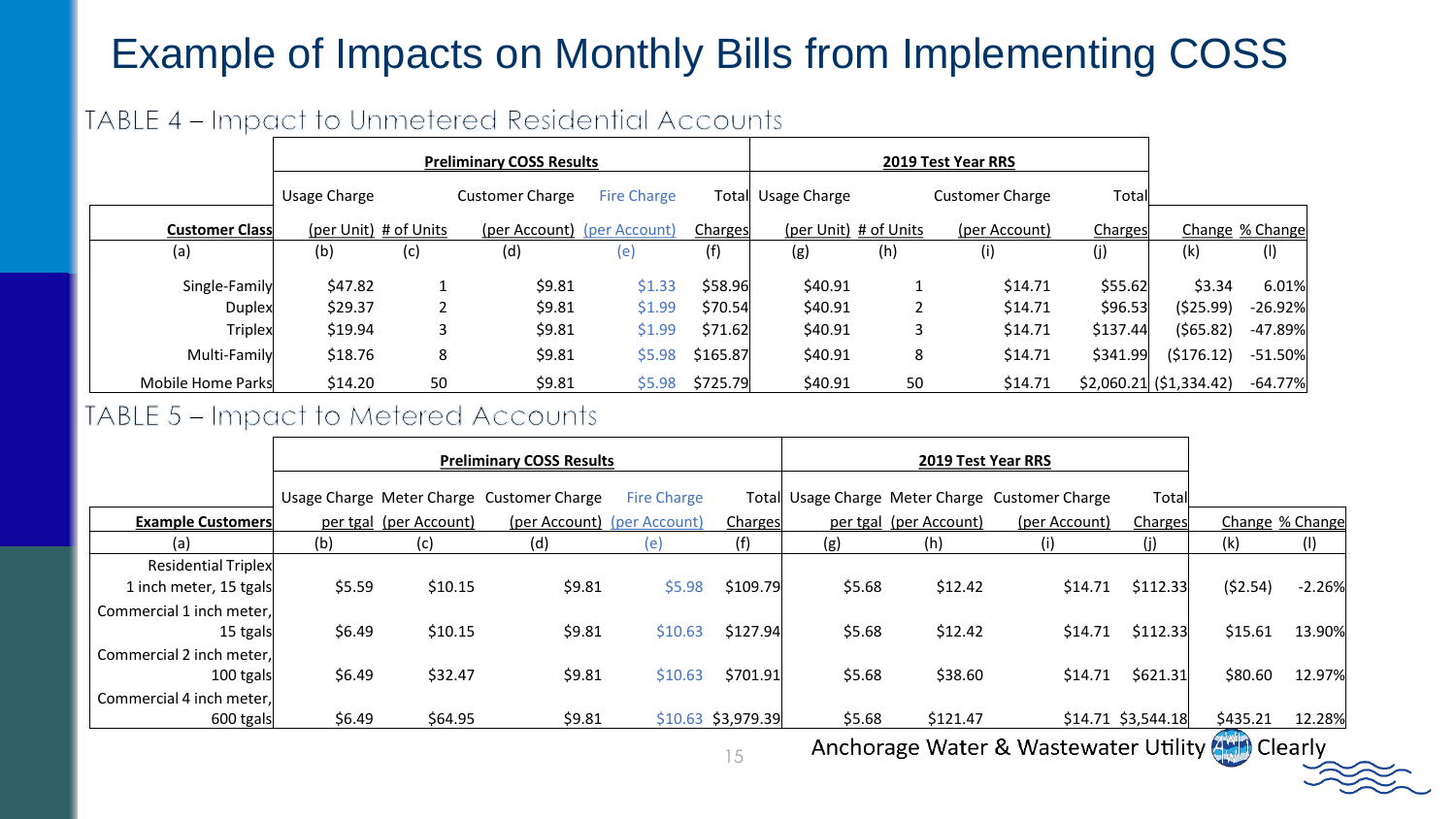## Potential Risks with Submitting a COSS

- Changes to the Fire Protection Rate Design may:
	- Not be approved as filed by RCA resulting in a higher municipal charge for fire protection or a different allocation of costs than expected
	- Face legal challenges
	- Result in a larger uncollectible expense for the Utility
	- Include a reduced fee in accordance with AS 42.05.381(d)
		- A utility shall provide for a reduced fee or surcharge for standby water for fire protection systems approved under [AS 18.70.081](http://www.legis.state.ak.us/basis/statutes.asp#18.70.081) which use hydraulic sprinklers.

Anchorage Water & Wastewater Utility (1949) Clearly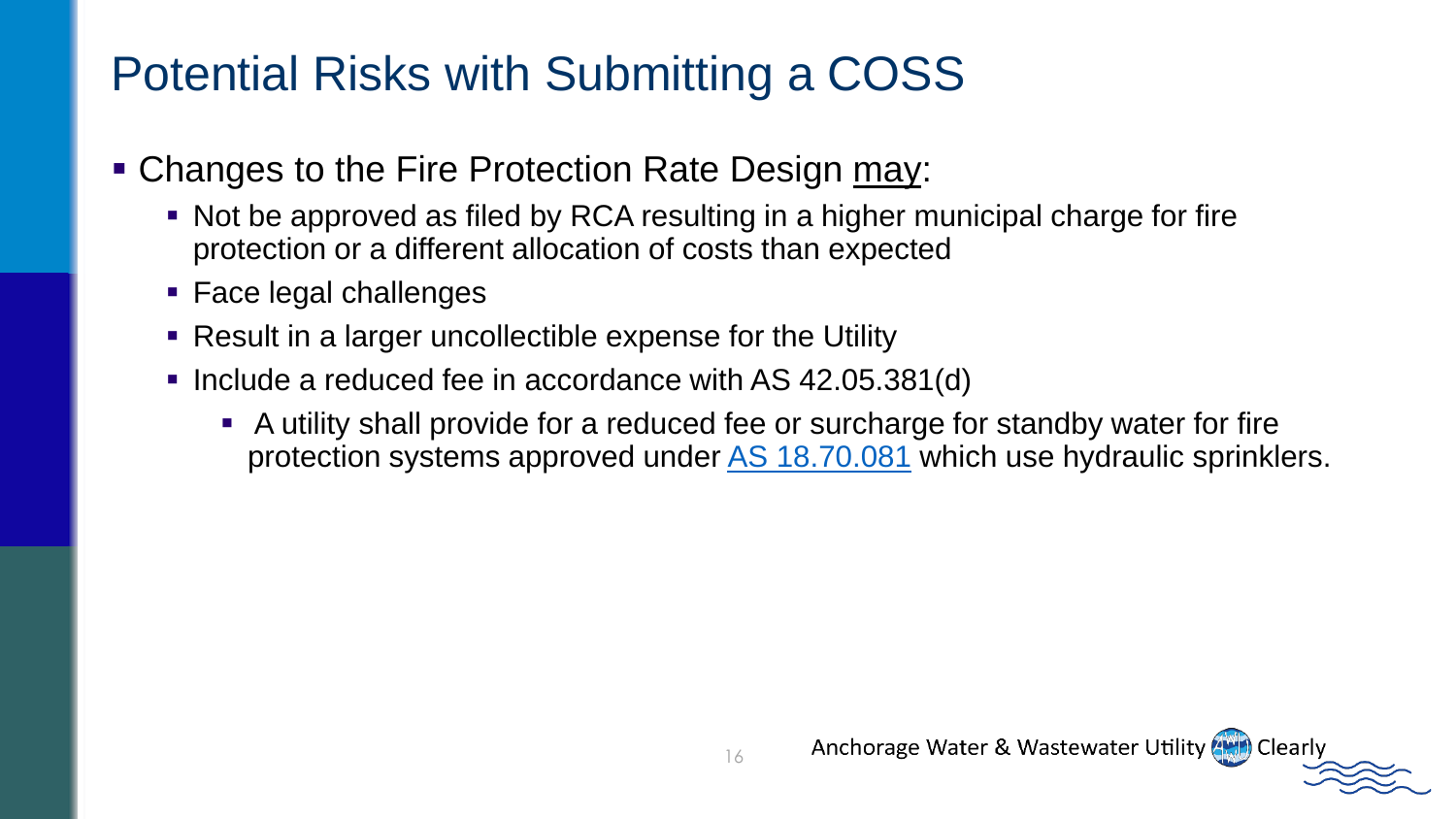## Tradeoffs with Submitting a COSS

Changes to the Fire Protection Rate Design will:

- **Example: Better Align Cost Causer Cost Payer**
- Result in tax exempt organizations paying a portion of fire protection
- Shift costs paid by landlords to renters
- Potentially create confusion or perception of a duplicate charge with taxes
- Result in larger water bill for AWWU ratepayers

Changes from the COSS not related to Fire Protection will:

- Allocate more costs to metered usage versus fixed charges
- Align Cost Causer Cost Payer for multi-unit residential customers
- Promote conservation by shifting costs from fixed to variable rates
- Create a revenue deficiency for the Utility if current commercial consumption trends persist

Anchorage Water & Wastewater Utility (WI) Clearly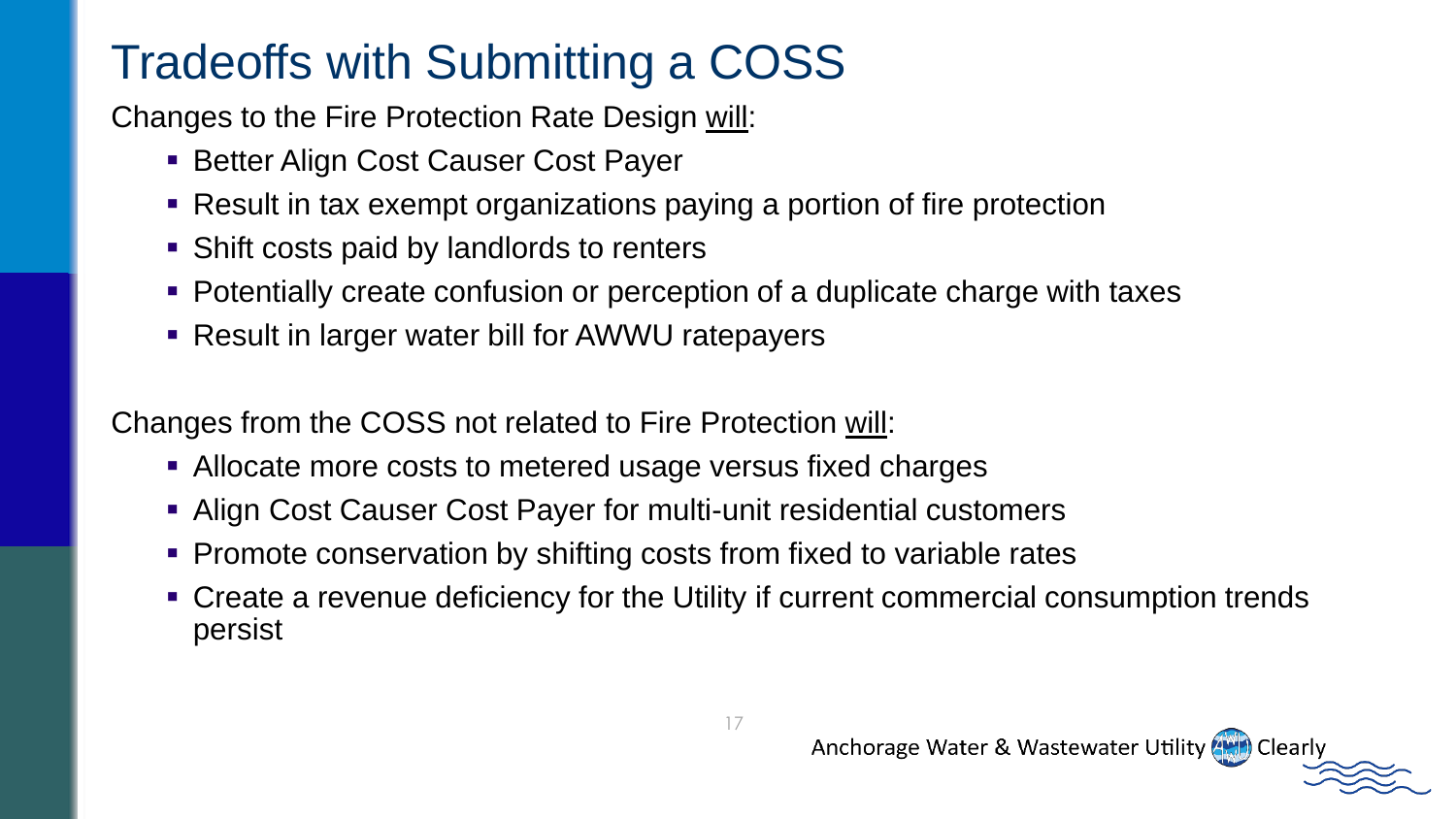## **Next Steps**

- AWWU Board Approval
	- Will be Presented at public meeting on November 4<sup>th</sup>
- Approval Required by the Assembly
	- Per AMC, rates must be approved by ordinance
	- **Should be introduced by December 8th to ensure approval by end of year**
	- Using a test year older than 2019 for the cost of service studies will require a waiver of Alaska Administrative Code and could be rejected by the RCA if submitted after December 31, 2020
	- **.** If a cost of service is submitted for water, AWWU should also submit for Wastewater
		- **AWWU would need to present wastewater results to the Assembly at a future work session in** November if we want to submit studies to RCA by end of year
- **E** Approval Required by the Regulatory Commission of Alaska (RCA)
	- Pending approval of Assembly, RRS submitted to RCA prior to 12/31/2020
	- RCA filings require a 30-day public comment period
	- 45 days after the initial filing, the RCA will either approve, reject, or suspend the matter for further investigation
	- November 2021 or later Hearing at RCA
	- Statutory timeline for decision is 450 days March 2022 or later
	- Cost of service rates go into effect at the end of the statutory timeline, no interim and refundable

Anchorage Water & Wastewater Utility (NH) Clearly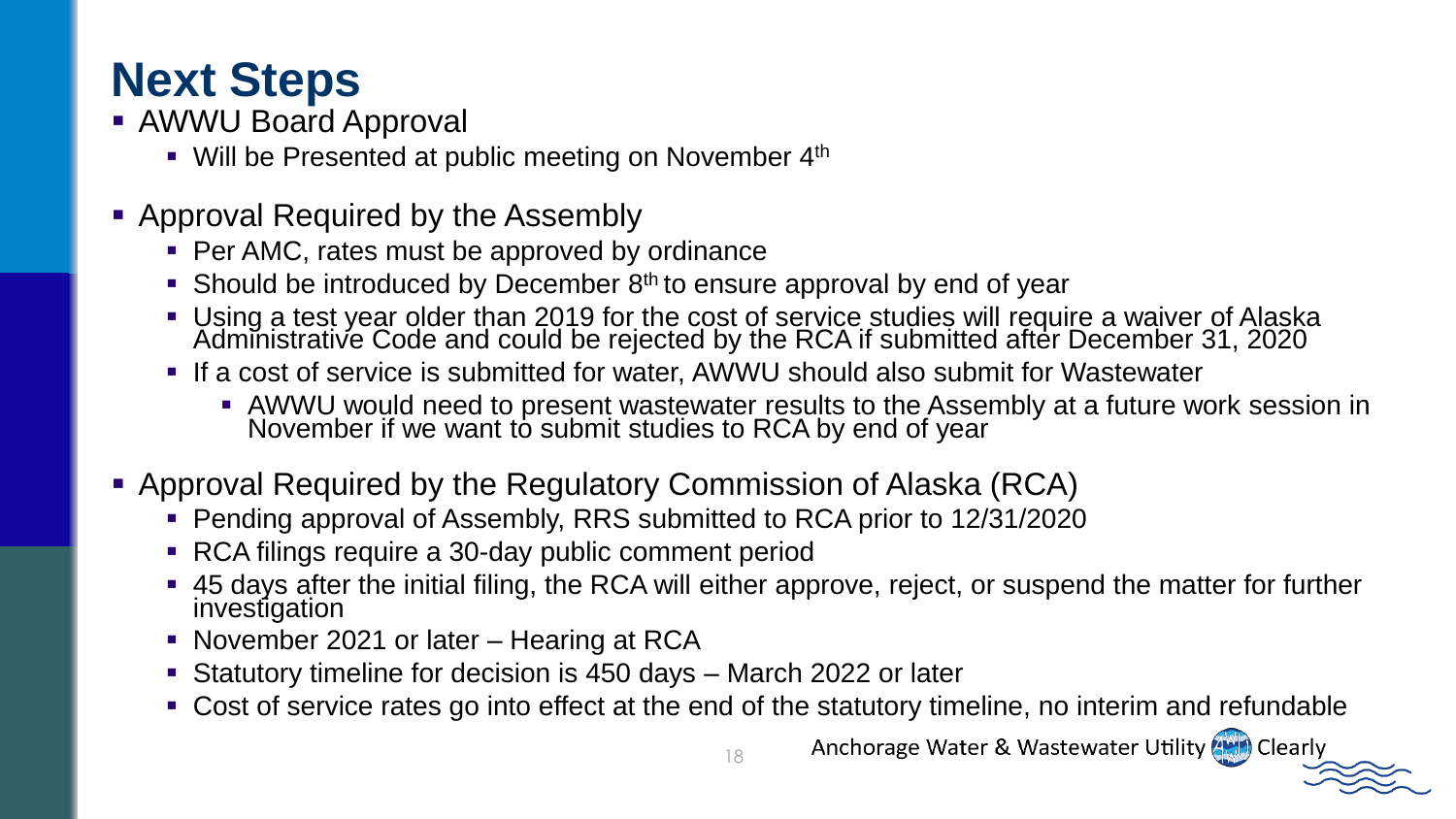## 2012 WMP identified a series optimization projects

#### **E** Issues with pre-2012 water system

- Water Sources and Water Storage
	- Stranded assets/usage of resources
- **Transmission Network** 
	- Loop incomplete / Risk of break/Complex
- **Distribution Network** 
	- Complex conveyance of water

### ■ Benefits

- Simplify Eliminate failure points
- Enhance ability to move water

Anchorage Water & Wastewater Utility (1997) Clearly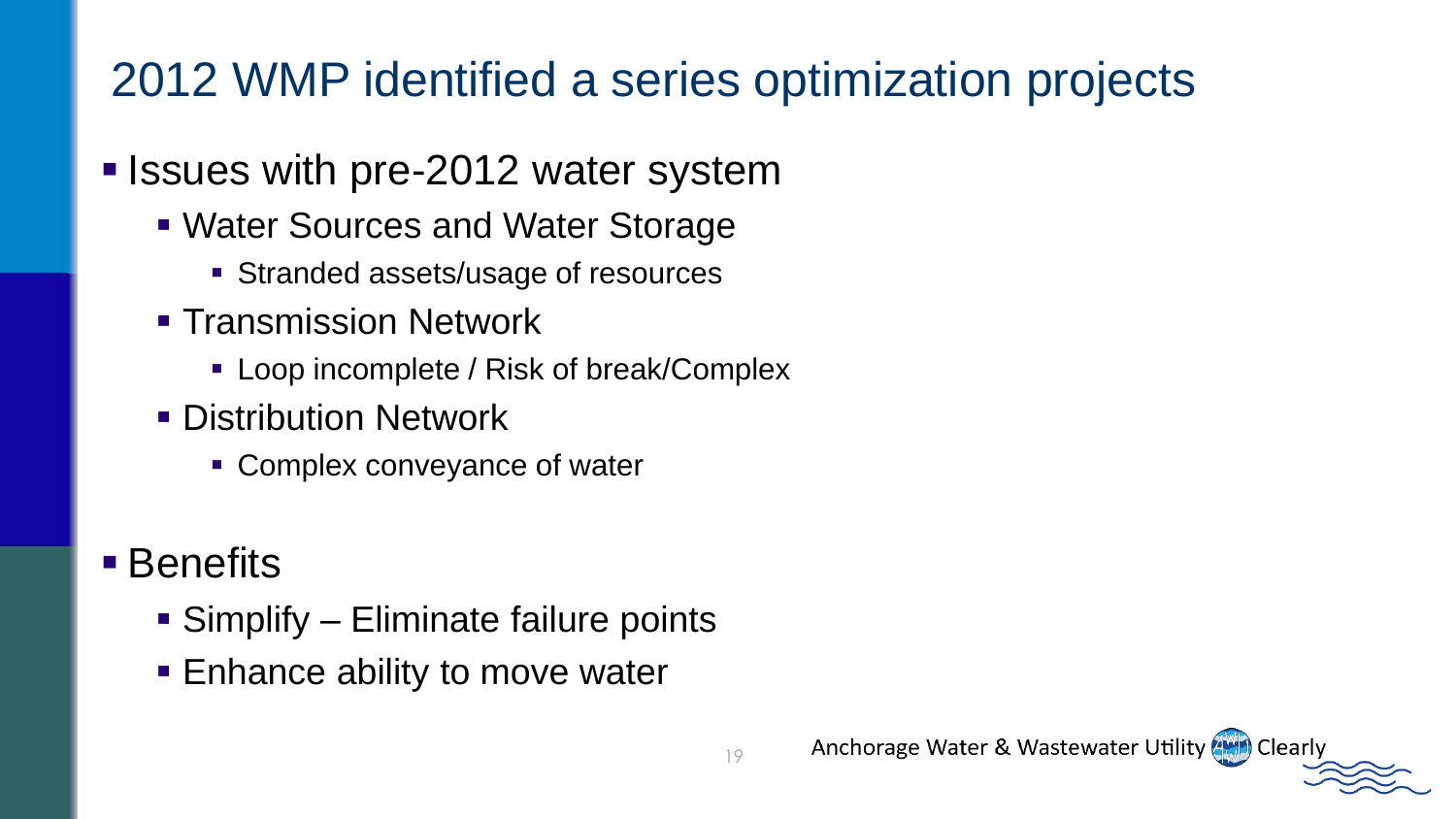# **Rebate Program for 475 Loop Conversion**

- **EXAMWU Board Meeting on 1/7/2015 included a presentation on** pressure zone changes from the 2012 Water Master Plan
- The 475 Loop Conversion Project
	- **EXELG** Lowers water pressure to properties located in the Muldoon Road area
	- **.** Impacts to on property fire systems currently being evaluated
	- AWWU proposes a rebate of up to \$35k to properties with sprinkler systems that will no longer be compliant due to this project
		- Work must be approved by AWWU beforehand to be eligible for the rebate
		- Work must be complete and appropriate documentation submitted
		- **EXAMWU will not provide rebates for work related to upgrading fire systems that** were out of compliance for reasons not related to the pressure zone conversion
- AWWU implemented a similar program in 2016 that provided rebates to customers needing to install on property PRVs

Anchorage Water & Wastewater Utility (WI) Clearly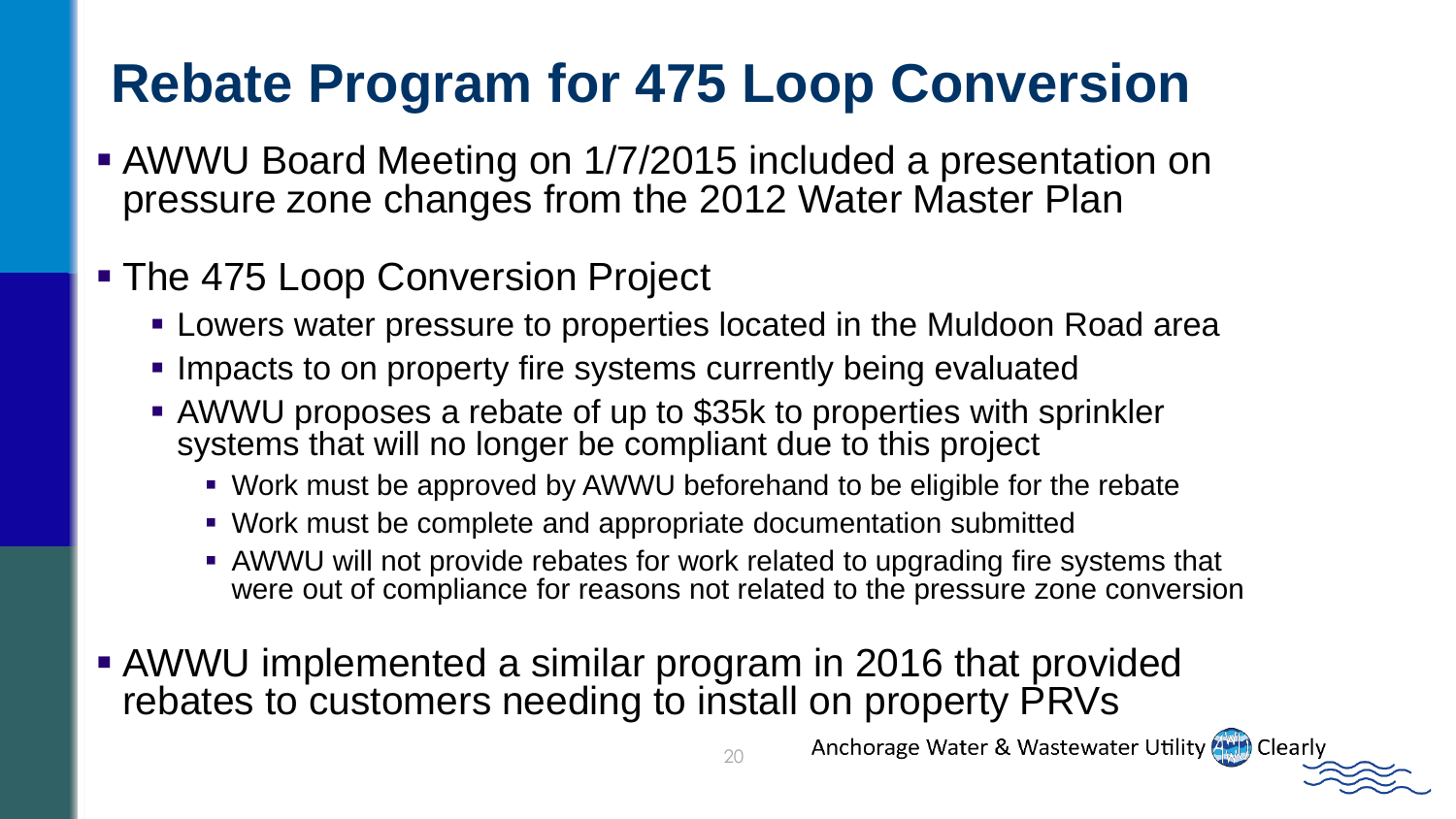## **Next Steps**

- AWWU Board Approval
	- **Presented at public meeting on October**  $7<sup>th</sup>$
	- Approved Unanimously
- Approval Required by the Assembly
	- Per AMC, Tariff changes approved by resolution
	- **Target Date November 3rd**
- Approval Required by the Regulatory Commission of Alaska (RCA)
	- Pending approval of Assembly, Tariff Change submitted to RCA
	- RCA filings require a 30-day public comment period
	- 45 days after the initial filing, the RCA will either approve, reject, or suspend the matter for further investigation
	- **Typically no hearing requirements**
	- Statutory timeline for decision is 180 days